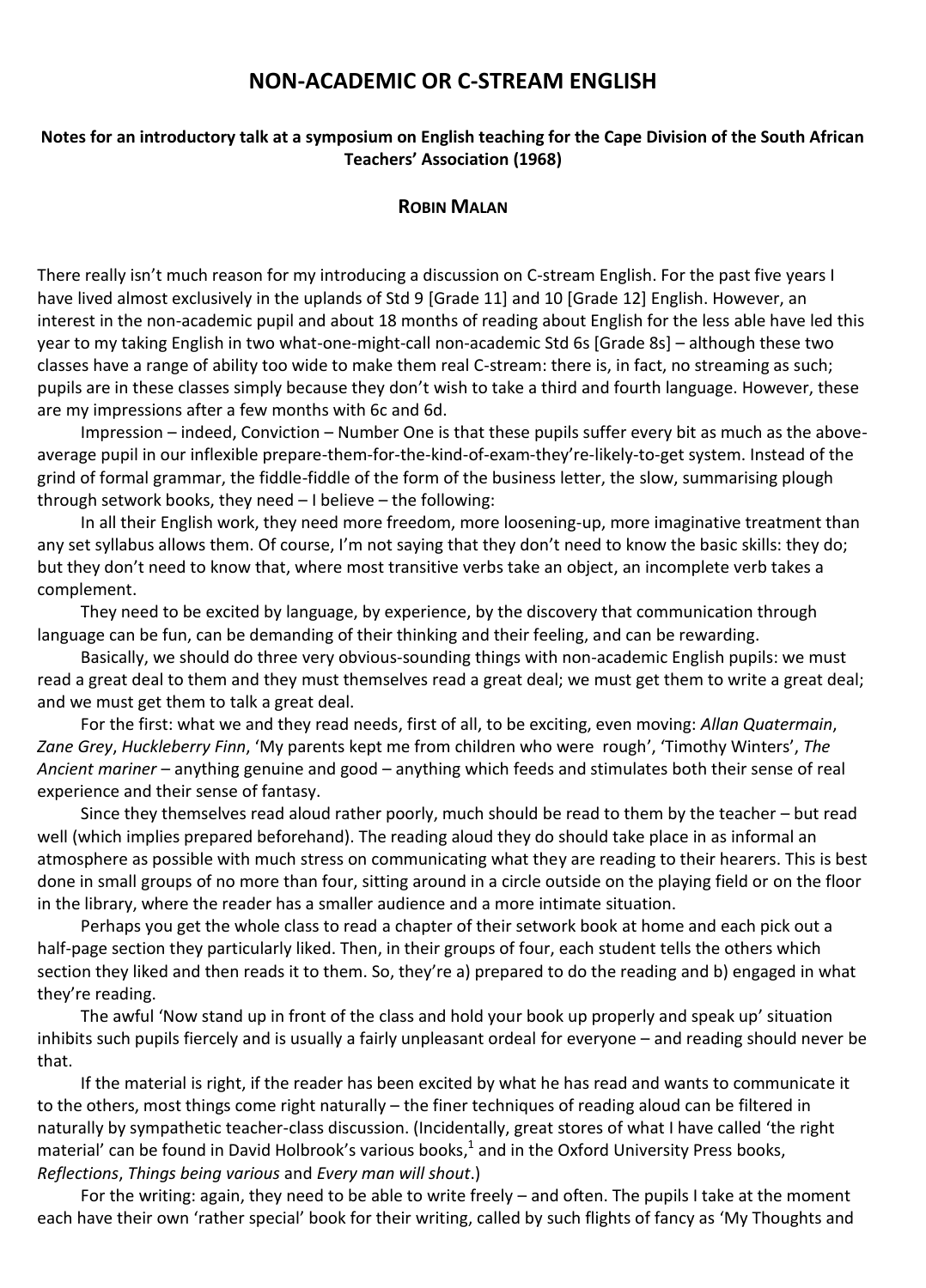Dreams', 'Crazy Pages' and even 'The Malan Special'.

They have done many pieces of writing so far. And so far I have given no directions concerning the form of the writing – whether it should be in verse or in prose or in dialogue: they suit themselves – and I have given no instructions as to length. Generally, I'll provide some sort of spark or trigger: I'll read them a poem, or show them some photographs or a painting.

I have also never *marked* any of these pieces, by which I mean I have put no red squiggles or Xs or grades on their work. All the pieces are read by me, notes and a card-index system are kept on each pupil's work, the most interesting – never called 'the best' – pieces are typed out and roneoed, read and discussed in class and pinned up on the wall pin-boards.

And then, talking: freely, clearly and correctly. The new methods of 'Oral Communication' which most teachers are by now familiar with are invaluable with non-academic pupils. The simple giving of instructions, passing on of information, transmitting of messages, directing someone from somewhere to somewhere else, sharpening of observation, delineation of description: these things teach pupils much of what is set out among the official aims of teaching English. Flesh these out in games and drama-situations, make them fun, and interesting, and exciting.

For just one example, get the whole class to walk quietly and in a relaxed way to the far end of the rugby field; get them to run back like mad; sit them down in pairs and have each describe to the other exactly what they felt: their muscles, their lungs, their breathing, their eyes, etc.

Use drama often and adventurously: its whole wide-open field offers opportunities for languageexperience in both real- and fantasy-situations.

What does the teacher need to succeed in this kind of teaching? He needs, first of all, small classes (by which I really do mean classes of at most 20 – I have 40 in each of my classes), he needs language laboratories, tape-recorders, extensive class-library facilities, drama-equipment, vast reserves of energy and resourcefulness (because the kettle must always be kept boiling – allow the excitement, the activity, to flag and the lesson is gone), and he needs a *great deal of free time* for preparation. For, make no mistake, this is extremely demanding work, and it's work which must be planned – thinking of what you're going to do with 6d while you're walking along the corridor towards 6d does not work.

While I'm enjoying it a great deal, I account my work so far this year with 6c and 6d as more or less a failure – failure, largely, due to the fact that I do not have all these things. I do not have small enough classes. I do not have enough free time. I do – in short – think of what I'm going to do with 6d while I'm walking along the corridor.

#### AN APPENDIX

A mini-anthology of two non-academic Std 6s I take this year and with whom I am doing a lot of informal creative work. Ashley writes about someone he knows well:

#### MY OLD MAN

He can make me laugh. He can make me sigh. He can also make me cry. He can even make me tall. He can give and take. Oh no! he is not a fake. Who can it be, you may ask? My own old man of course.

What more could a father want than to have his son say of him, 'He can make me tall'!

A little bit of I-don't-know what from Paul, entitled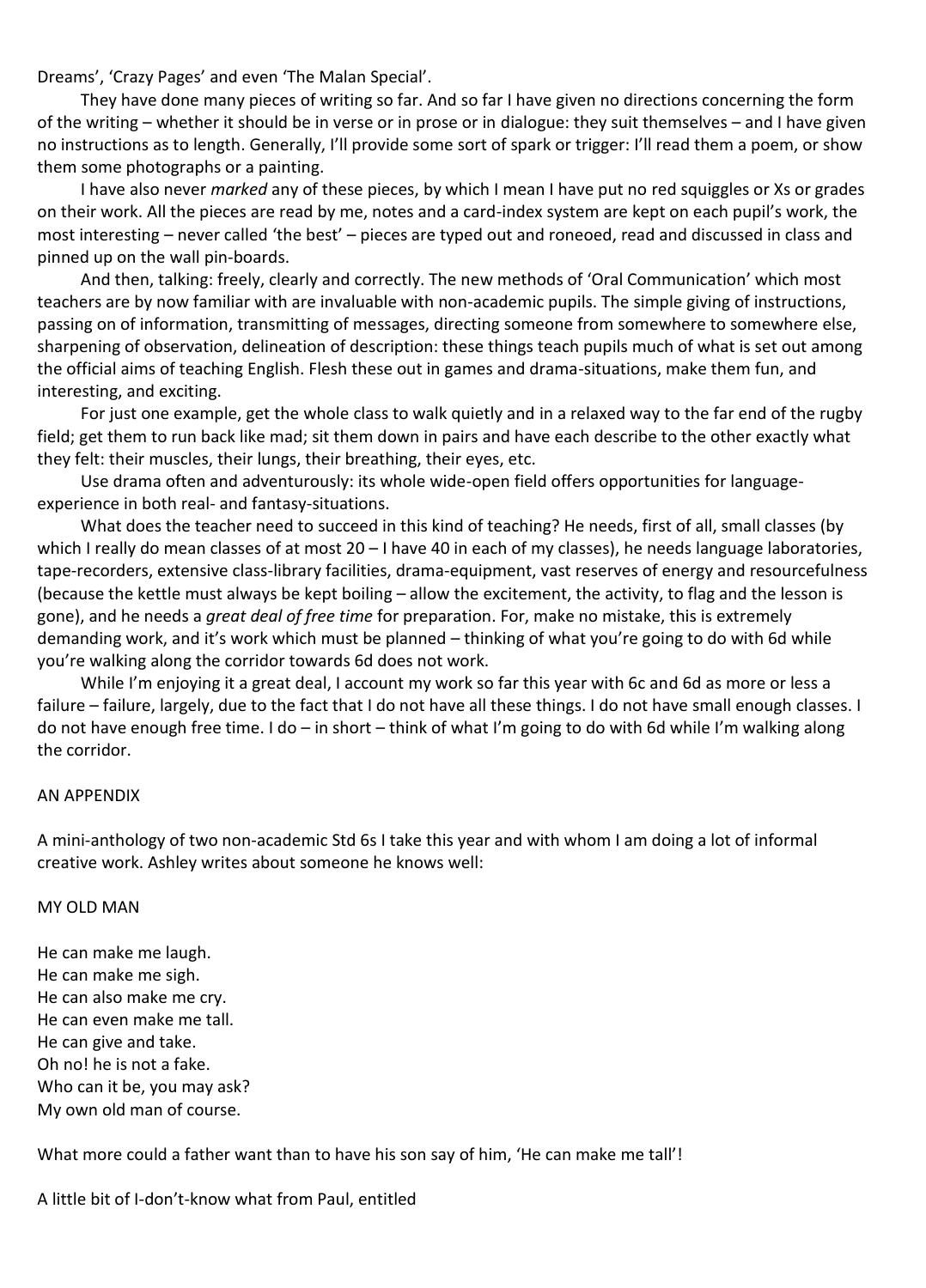## THE LARK!

'Hark!' said the Lark On the first day of spring As he walked in the forest.

He hopped on a log and what did he see? It was a worm!

The next writer, Michael, looks exactly like one of the children Stephen Spender's parents kept him from. This is one of his pieces:

MY HOME THAT WOULD NEVER EXIST

This place is a quiet place, With gardens and valleys, And woods of pine trees, But it's far from home.

There's no killing or fighting, But just peace and quiet, And the people are happy, But it's far from home.

But when I think of this place at night, How I wish it could exist, So that there would be peace and quiet, But this place would be far from home.

Ashley on:

## A NASTY EXPERIENCE

Walking down a street One wintry night The leaves were falling like tears, The wind was singing a mournful tune. A revolver shot rang out. Then a scream of terror. The silence of the night Came back with a sigh.

After reading 'Jabberwocky', the class all went on their own hunts, having alarming encounters with Oogle Oggibles, Gobmanklers, Goey Gumdys, and Anthony's

#### **SPRICTECT**

Out of the blarckness I glazook. What was that? It the Sprictect. Stand sfrong.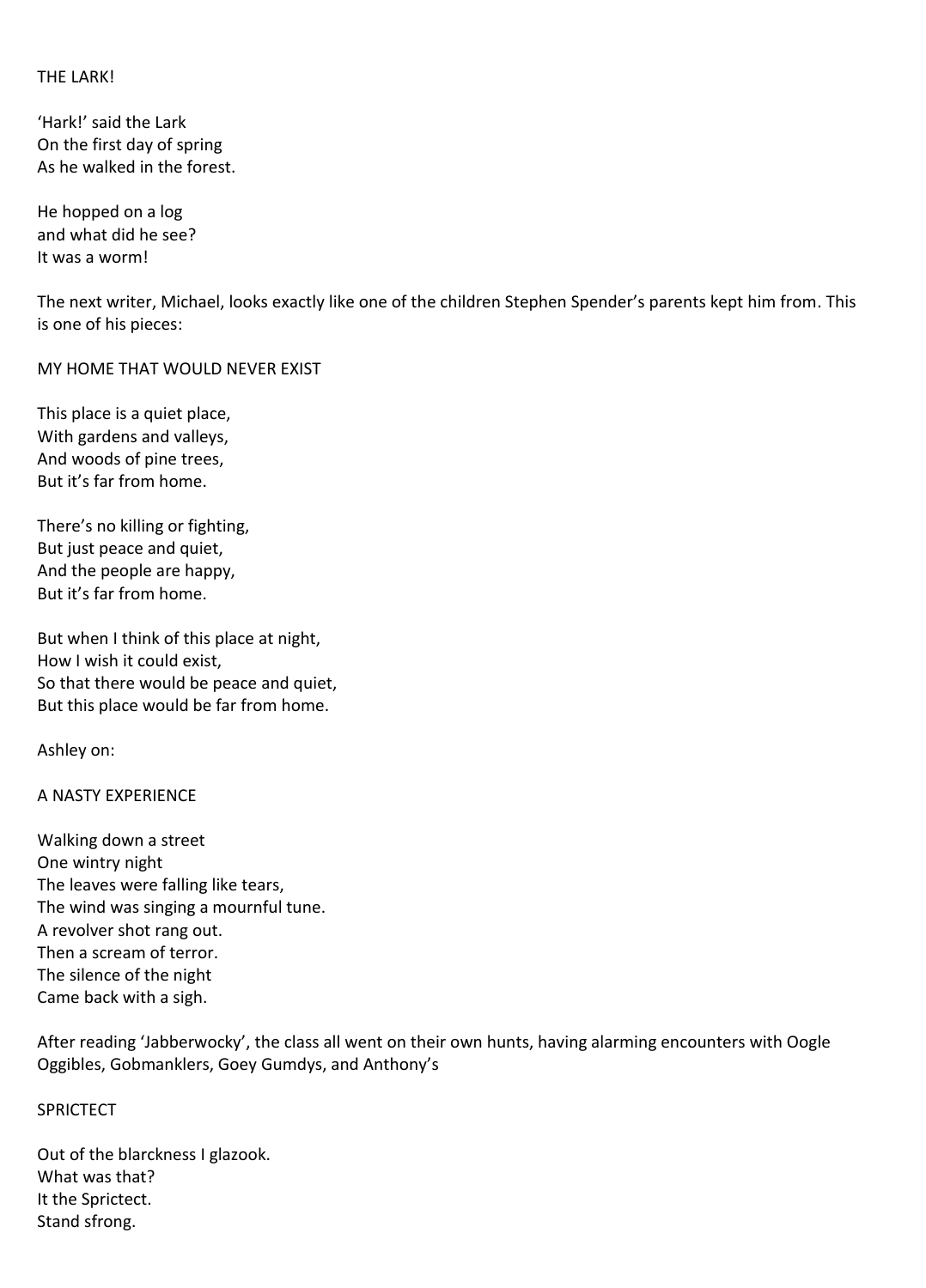The blade of my harjavepick **Shlitters** slaker slicker through and through Off with its trololable skrud And off I went malarching home.

That everyone can write, that everyone is able to get his poems pinned up on the board to show all the other teachers, that everyone has something inside him to say which is worth saying, is shown by this piece written by a boy who, though in Std 6, plays in the under-19 rugby team and who doesn't really achieve much academically. After hearing Spender's 'My parents kept me from children who were rough', Ruby writes:

## AS I GO HOME FROM SCHOOL

Every day on my way home I pass the Good Hope Girls' School. Those girls. Whistles and shouts come out from the windows. And the teacher's voice saying sit down, sit down girls. Then I go red and feel like blushing, and move off home fast, and I can't wait for the next day of school to finish at 3 pm.

Finally, watch out for the image at the end of this poem of Colin's:

AS I GO HOME FROM SCHOOL

As I went home from school one day, I saw a small tough-looking boy, Who looked at me as if I were his prey. His eyes stared so very Grey. He wore a leather jacket and on its back it had 'Ray'. I wanted to turn and walk away, But I didn't have the nerve. He came straight for me. My body started to shiver, My knees quiver. Ten paces away the sweat was trickling down my face. Then like a cow and with its grace, He walked away.

*English for the rejected English for maturity* 

<sup>1</sup> <sup>1</sup> David Holbrook's books on education are all published by the Cambridge University Press, They are: